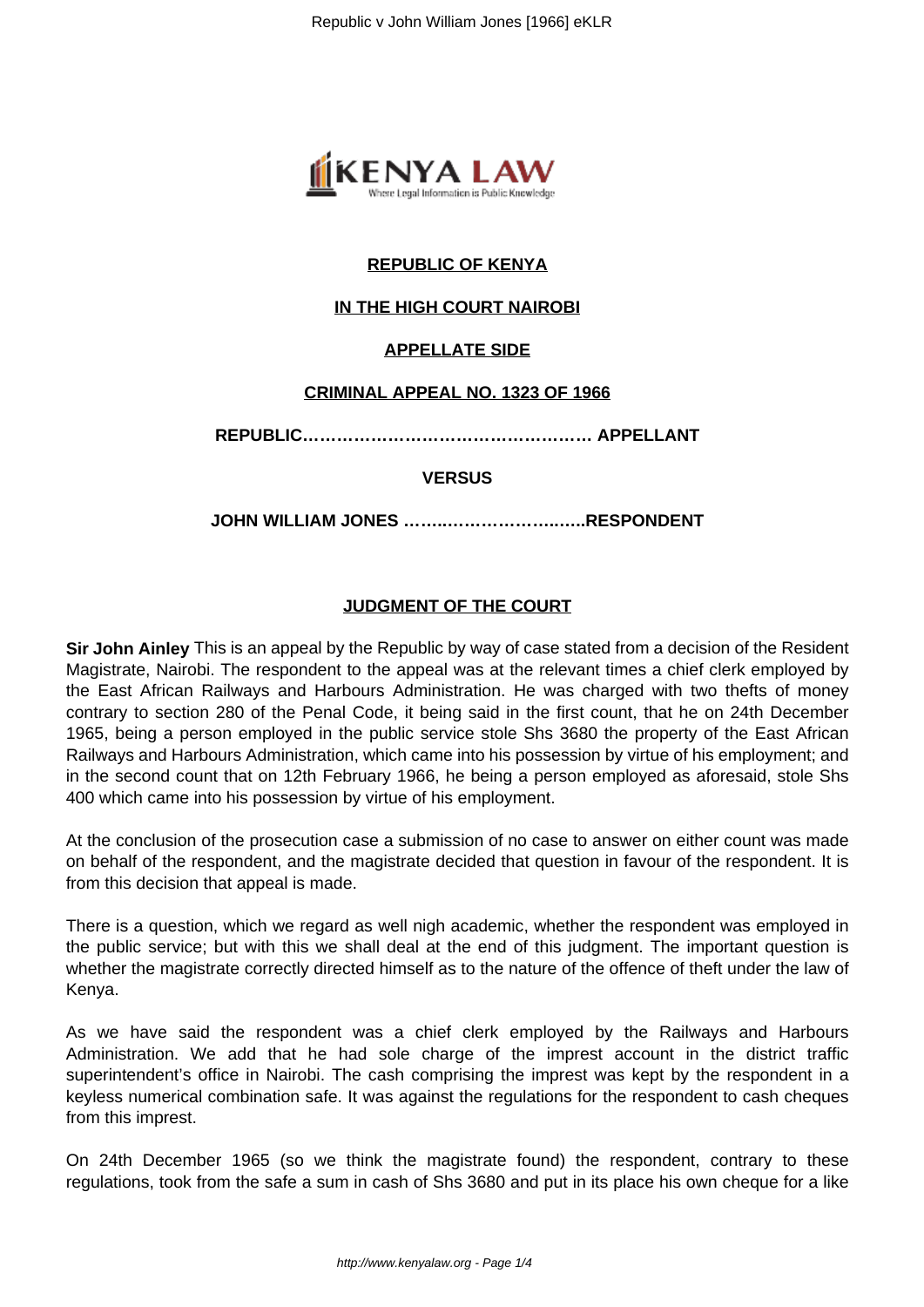sum. He did the same thing on 12th February 1966, though on this occasion the sum taken was Shs 400 only.

In March 1966, the respondent fell sick and while he was incapacitated the safe was opened. The two cheques which were made payable to the Railways and Harbours Administration were found, still uncashed, in the safe. They were presented to the respondent's bank and were honoured. When, however, the cheque for Shs 3680 was made out, there were no sufficient funds in the respondent's bank to meet it. There were funds to meet the cheque for Shs 400 on 12th February 1966.

The respondent had been paid £1413 7s a few days before 24th December 1965 and some thousands of pounds were coming to him from the Railways and Harbours Administration as the familiar "compensation for loss of career". We pause here to say that it is not known what the respondent did with the £1413 7s. He did not apparently pay it into his Nairobi bank at once. But we note that the respondent's superior officer said that he would have no hesitation in accepting the respondent's cheque for Shs 3680 and that, "he should be good for at least £1,000". In fairness to the magistrate and to the respondent, we intend to commit the technical error of going somewhat beyond the case as stated and of studying the tenor of the ruling complained of.

What the magistrate really said was that the respondent did not behave like a thief, that he did not behave dishonestly and that he was only (admittedly this, to some extent, begs the question) acting contrary to office regulations. The magistrate quoted a passage from the judgment of Lord Goddard CJ in  $R$  v Williams [1953] All ER 1068, 1070 which reads: It is one thing if a person with good credit and plenty of money uses somebody else's money which is in his possession - it having been entrusted to him or he having the opportunity of taking it - he merely intending to use those coins instead of some of his own which he has only to go to his room or to his bank to get. No jury would then say that there was any intent to defraud or any fraudulent taking, but it is quite another matter if the person who takes the money is not in a position to replace it at the time but only has a hope or expectation that he will be able to do so in the future ... And the magistrate concluded:

I find on the evidence that the prosecution has failed to prove that when the [respondent] took the money he did so fraudulently and with an intent permanently to deprive the Railways Administration of it. He therefore found that that respondent had no case to answer and acquitted him.

Now Lord Goddard CJ was probably using the word "fraudulently" as meaning "dishonestly" and he sought to indicate, we think that there can be unauthorized takings of money which no plain man would call dishonest or thievish; and he was further saying, no doubt very truly, that if you cannot persuade a jury of twelve plain Englishmen that a man is dishonest, they will not call him a thief however much law you quote to them. We wish to say, however, that though we do not think it very helpful to apply epithets not used by the legislature to the conduct of a man accused of theft, it is clear that many men would regard it dishonest for a servant to take and use his employer's money against the known will of his employer, even thought that servant could easily replace the money, and intended to replace it.

However that may be, it was the duty of the magistrate to base his decision upon the law of Kenya and we think, with respect, that he failed to do so. He turned, so it seems, to the definition of stealing in the Larceny Act 1916 (England), and failed to notice the many differences between that definition and the definition of stealing contained in section 268 of the Penal Code. In the forefront of the English definition of stealing is the intent permanently to deprive the owner of his property. This has led to much argument when the defence of an intention to return money taken has been raised in England.

There is much less scope for such argument in Kenya. It is necessary in Kenya for the prosecution, in a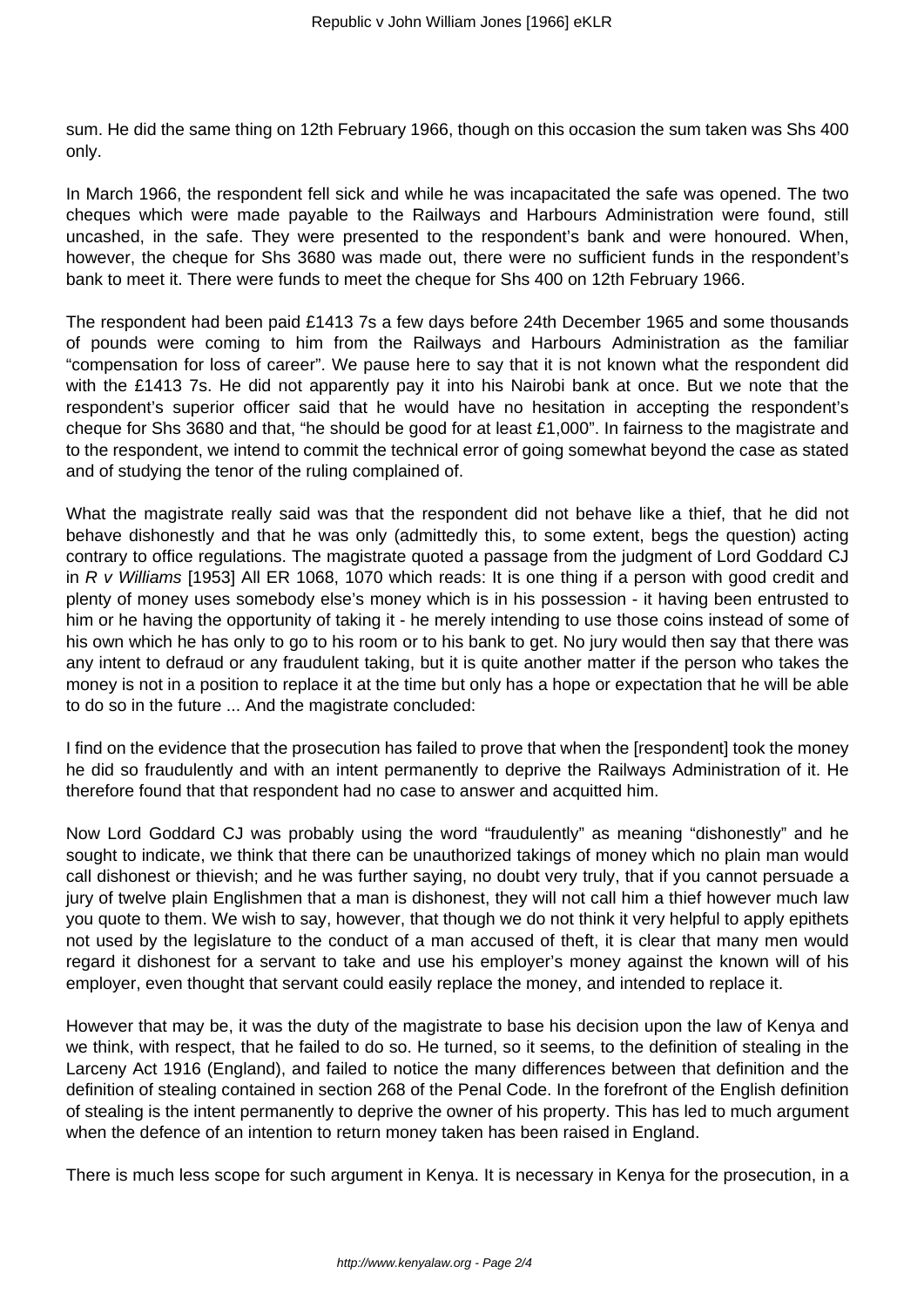case of theft, to prove a fraudulent taking or conversion without claim of right; but the legislature of Kenya, unlike the English legislature, has given a detailed explanation of what is meant by fraudulently taking or converting property, and a man is to be deemed to have taken or converted property fraudulently if he does so with any one of five intents. The intent permanently to deprive the owner of property is only one of the intentions set forth, and a glance at section 268 shows that a man who takes money without a claim of right (and thus presumably without the consent of the owner) is deemed to do so fraudulently if he takes it with an intent to use it at his will, although he may intend afterwards to repay the amount to the owner.

At the conclusion of the prosecution case there was before the magistrate the strongest evidence that the respondent had taken money not only without a claim of right and without the consent of the owner, but contrary to the orders of the owner, and very ample evidence that the respondent's intention was to use the money "at his will'. That there was evidence of an intent to repay is true, but that in view of the provisions of section 268(2) (e) does not avail the respondent.

It has been argued that in both cases, but more particularly in the case dealt with by the second count, the placing of a cheque in the safe was equivalent to replacing at the instant of taking the cash which was abstracted. The respondent's actions, it is said, are closely comparable to those of a man who puts Shs 10 note in a safe and takes out Shs in coin. This argument is based on the definition of money in section 4 of the Penal Code; but with respect to counsel who advanced this argument, he is simply playing with words here. The definition reads "Money' includes bank notes, currency notes, bank drafts, cheques and any other orders, warrants or requests for the payment of money". A little reflection will show that his definition does not by some legal magic render a Shs 100 currency not indistinguishable from a cheque for Shs 100.

To our minds there was a clear case of theft to answer upon both counts. We turn to the question whether there was evidence of offences contrary to section 280 of the Penal Code. The magistrate thought not, because he held that an employee of the Railways and Harbours Administration was not "employed in the public service". The magistrate misunderstood the judgment of this court in Gaciatta v The Republic [1966] EA 277, but we inquire whether he reached the right conclusion by the wrong path. The State has not relied on section 85(4) of the East African Railways and Harbours Act, and though so far as we can ascertain the subsection has not been repealed, the State may have good reason for this. It is said, however, that a clerk employed by the Railways and Harbours Administration holds an office, the power of appointing to which is vested in a public commission or board, and that the respondent therefore is a person employed in the public service by virtue of paragraph (a) of the definition of such a person contained in section 4 of the Penal Code. Counsel for the respondent has declined to argue the contrary and we consider the submission of the State to be well founded. We do not answer the whole of the long list of rather involved questions. It is sufficient to say that the magistrate was wrong in holding that the respondent had no case to answer and in acquitting him at the close of the prosecution case. We set aside the order of acquittal. The case must go back to the court below with the direction that the respondent shall be required to make his defence to the two charges of stealing contrary to section 280 of the Penal Code.

Dated and Delivered at Nairobi this 22<sup>nd</sup> Day of November 1966

#### **JOHN AINLEY**

**………………..**